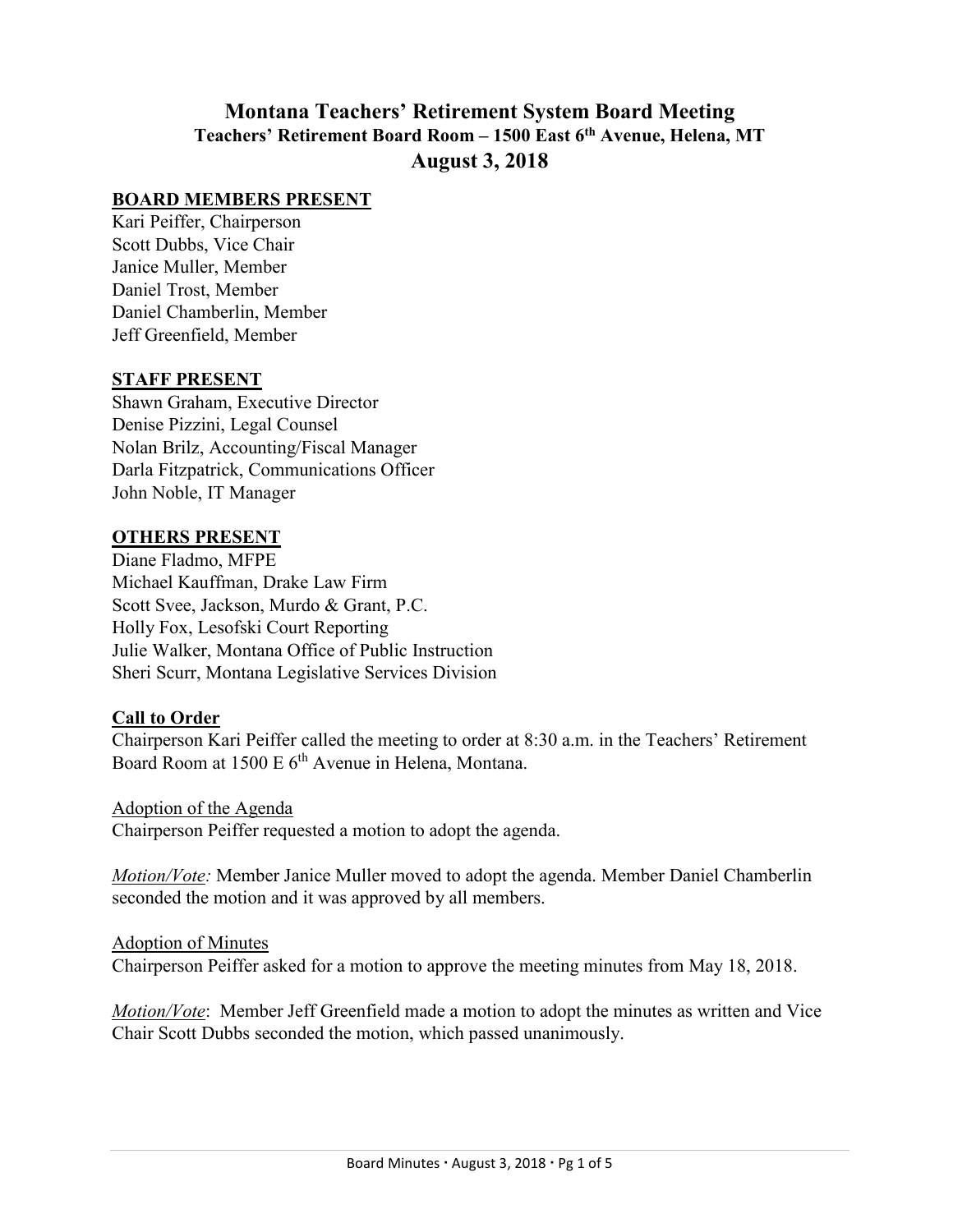## **Public Comment on Board Related Items**

Chairperson Peiffer provided an opportunity for members of the public to comment on any public matter not on the agenda and within the jurisdiction of the Board. There was no public comment.

## **Contested Case – Zabrocki**

At the May 18, 2018 meeting, members of the Board heard oral arguments on exceptions to the Hearings Examiner's proposed order regarding Mr. Zabrocki's eligibility for TRS retirement benefits. As Member Chamberlin was not present at the May meeting, he did not participate in this discussion or the vote in this matter. Chairperson Peiffer summarized the status of the case and asked the Board to make a motion to adopt or not adopt the proposed order.

Member Greenfield suggested the Board should adopt the overall order but should request correction of certain errors. Member Trost agreed. Michael Kauffman of Drake Law Firm, legal counsel to the Board, summarized the specific modifications he was asked to make. Board members confirmed that the requested changes are clarifications only and do not change the Hearings Examiner's ultimate conclusions.

*Motion/Vote*: Member Greenfield made a motion to adopt the order contingent upon the modifications discussed. Member Trost seconded the motion. There was no further discussion and the motion passed unanimously, with Member Chamberlin abstaining.

Chairperson Peiffer confirmed with Mr. Kauffman that the Board would need to take action to approve its final decision, to be drafted by Mike Kauffman, on or before August 16, 2018. A special meeting was scheduled for Wednesday, August 8, 2018 at 3:00 p.m. to be held via conference call.

## **Draft Legislation**

Executive Director Shawn Graham presented a summary of draft legislation that is intended to clarify current statute, not to modify rights.

*Dormant member account status:* TRS intends to add specificity to statute regarding its administrative procedures related to dormant membership status and dormant accounts. The need for clarification is driven partly by IRS Required Minimum Distributions (RMD) requirements TRS will add administrative procedures to notify inactive members of their right to withdraw or apply for benefits before moving them to dormant status.

*Withdrawals:* Ms. Pizzini and Mr. Graham reviewed the current process by which members may withdraw accumulated contributions when they leave the profession. TRS's current waiting period of 30 days (which members may voluntarily waive) is much shorter than that imposed by most other plans. In addition to clarifying certain administrative procedures with respect to withdrawals, TRS's draft legislation changes the 30-day waiting period to 90 days. TRS believes a 90-day waiting period is a best practice to confirm that the member has terminated employment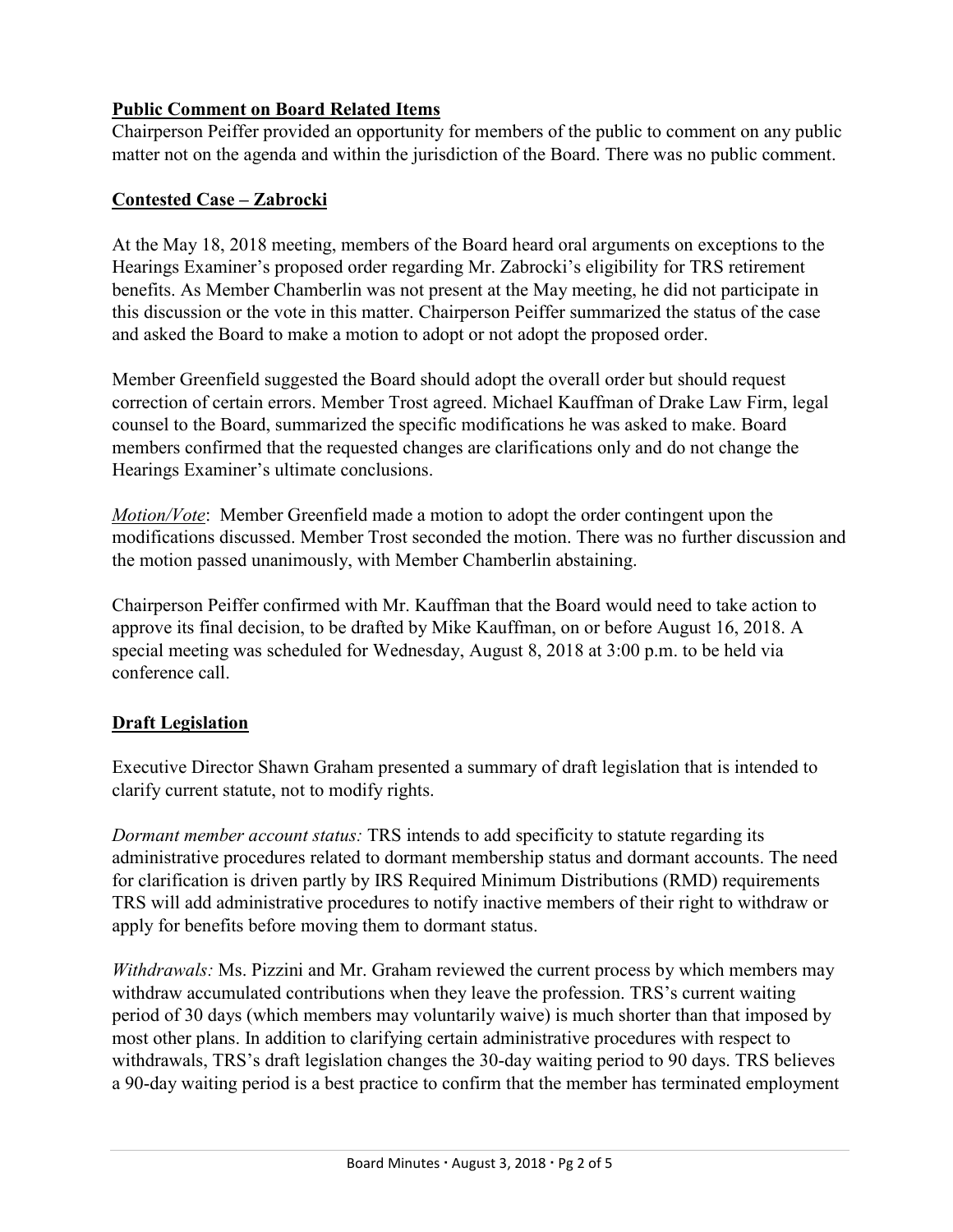in all TRS-reportable positions and that all contributions have been received. It also will provide better security if TRS allows withdrawal requests to be submitted online in the future.

*Beneficiary provisions:* Ms. Pizzini provided a summary of changes in the draft legislation to clarify how – and to whom – benefits will be paid upon the death of a member. The changes are intended to move all TRS provisions regarding beneficiary designations and payments to Part 10, the section of TRS law that deals with payments by TRS upon the death of a member or retiree, and to provide more detail regarding TRS's long-standing application of beneficiary requirements and rights to prevent confusion with the probate beneficiary requirements and rights set forth in Title 72 of the MCA, which do not apply to TRS.

*Montana University System supplemental contribution rate:* As discussed in the previous meeting, the current supplemental contribution rate of 4.72% is insufficient to amortize the past service liability of MUS employees who elected to remain in the Teachers' Retirement System back in 1987 when the MUS closed the system to new members in favor of a defined-contribution plan. Current law states the supplemental rate will be evaluated and updated periodically, but the Legislature has not approved any proposed increases in the past. Alternate proposals were discussed but no decisions were reached.

## Public Comment

Diane Fladmo of MFPE expressed a desire to involve MFPE and MUS personnel in future discussions to find a workable solution.

## **Strategic Planning**

Mr. Graham led the Board through a review of the strategic plan developed last year. The TRS commitment worksheet included a task to develop a webpage specifically for school board members. Darla Fitzpatrick, TRS Communications Manager, displayed a draft version. Members of the Board agreed with the general approach and suggested some ways to promote it. TRS will provide a link for Board members to review the content more thoroughly.

Ms. Fitzpatrick then presented a proposal for a refreshed TRS logo design. TRS had planned to purchase signage for its booth at the MFPE Educators' Conference, but the graphic quality of the existing logos was inadequate for large-format reproduction so Ms. Fitzpatrick worked with State Print & Mail Services to develop modernized versions of the existing logos for general use. Members of the Board expressed support for the overall approach and identified their preferred designs. TRS will continue working with Print & Mail Services on a final set of logos.

Mr. Graham then provided a status update on each task on the TRS Commitment Worksheet and announced that active TRS members now can submit beneficiary designations online via My TRS. The TRS IT department also will implement the Perceptive Content Management system soon. The task to implement a Voice-over-IP (VoIP) telephone system also is already complete and will enable future efficiencies such as recording phone calls for quality control, if State policy allows it. Tasks related to member outreach and education are in various stages of progress, including a new presentation for early- and mid-career teachers.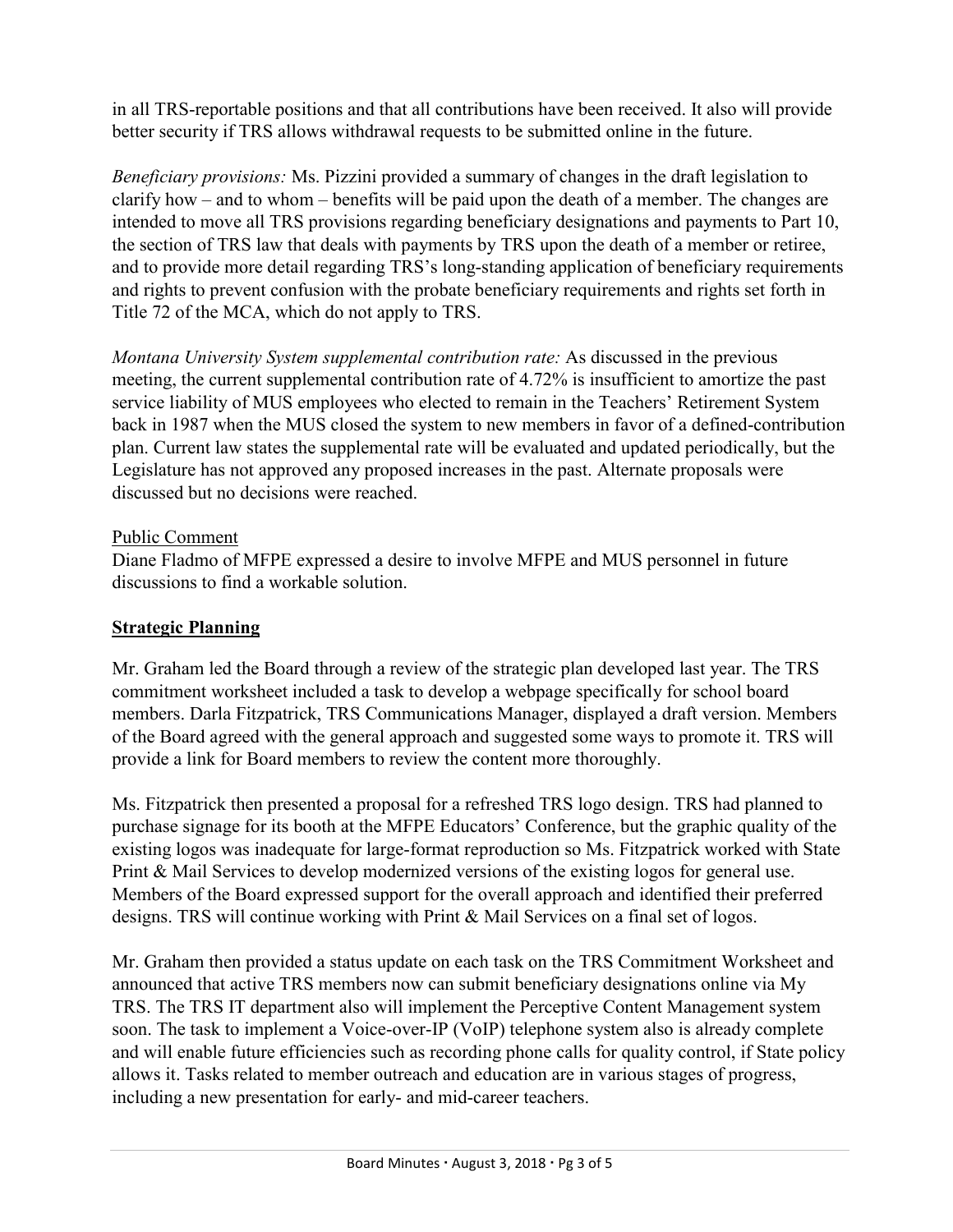#### Public Comment

Ms. Fladmo thanked TRS for the time given by staff to attend pre-retirement workshops and the Educators' Conference.

## **M-Trust Phase 3 Schedule and Budget**

Jane Fournier, M-Trust Project Manager, presented an updated schedule and walked members of the Board through major milestones. Because the development team is small (two people) and M-Trust is complex, ongoing maintenance has taken more of their time than originally estimated and has reduced the time available for work on Phase 3 enhancements. This is the primary reason for extending the schedule.

Mr. Graham stated that the project steering team reviews the schedule every week and prioritizes work carefully to ensure enhancements are completed as efficiently as possible given the small development team and limitations on TRS staff time. He also announced that Ms. Fournier will retire at the end of August and a new project manager will come on board for the remainder of Phase 3. Mr. Graham and members of the Board expressed appreciation for Ms. Fournier's leadership and dedication to the project. Mr. Graham then presented the revised budget and discussed the primary cost drivers, including contracted staff salaries for the extended schedule.

*Motion/Vote:* Member Trost moved to approve the revised project schedule and budget request. Member Chamberlin seconded the motion, which passed unanimously.

Public Comment

Ms. Fladmo thanked the team for their good work.

### **Administrative Business**

#### Investment Report

Member Greenfield reviewed the updated investment report from the Board of Investments and provided a status update on the hiring process for a new BOI Executive Director. The BOI Board reviewed applications from many good candidates. Some had a deep background in investments, and some had highly relevant experience with retirement systems. The lengthy list of candidates was narrowed to four and a final decision will be made in the next week.

### YTD Financial Statements and Budget Reports

Accounting/Fiscal Manager Nolan Brilz indicated the M-Trust budget expenses are accurate as of June 30 and the project is on track with the budget amendment that was just passed. The operating budget shows a surplus at the end of FY 2018, partly due to lower costs for actuarial services related to GASB 68 reports. There were no questions from Board members.

#### Tentative Meeting Dates

Board members confirmed the October 5 date for the next board meeting. Mr. Graham stated he would distribute information for members to dial into the conference call for the special meeting to be held on August 8, 2018. Ms. Pizzini will coordinate the meeting.